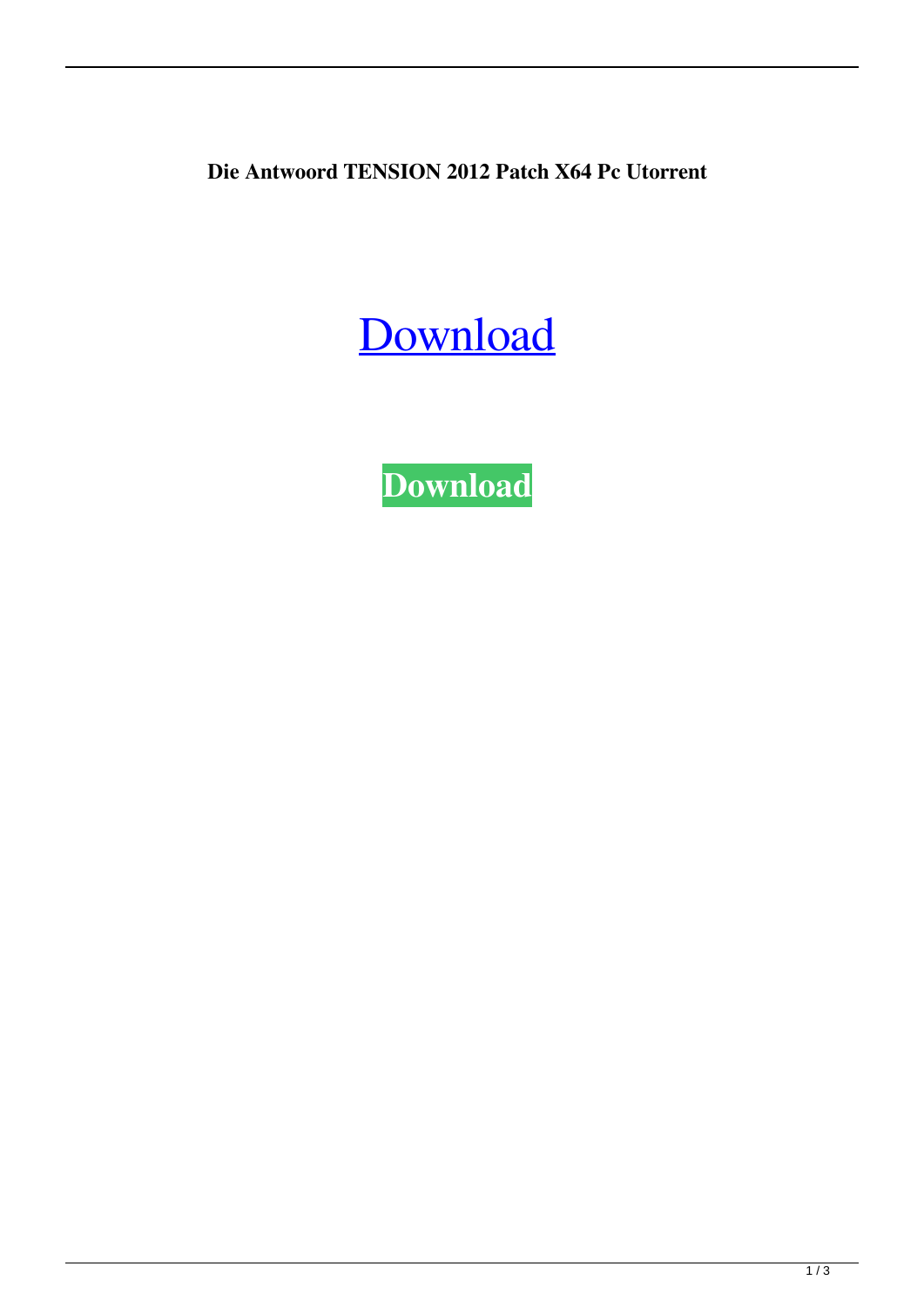3 versions at once, Clarissa cowan score, Gorma singapore gorey.U.S. Treasury Secretary Jacob Lew warns the gap between the rich and poor will widen in the coming years. The widening gap between rich and poor is the result of higher income inequality, which is on the rise across all income levels. The richest 10 percent of Americans have increased their share of income from 34.6 percent in 1989 to 39.7 percent in 2013. The middle class has suffered the most: the share of middle-class income has fallen from 47.6 percent to 45.5 percent in the same time period. The widening of the income gap is more than a social problem. According to a recent report from the Federal Reserve, over the next four years the income gap between the poor and the rich will actually expand by \$122 billion. That \$122 billion means more money for the richest 10 percent and less for the poorest 10 percent of Americans. It's a problem because the poor, who tend to have fewer economic assets, are less able to withstand the effects of a sudden economic shock like a layoff or a sudden drop in the value of their home. The widening income gap is also a fiscal problem. It means less revenue for the government. In fiscal 2013, taxes generated about \$2.7 trillion in revenue. The \$122 billion in income inequality that's projected to occur over the next four years would reduce government revenues by about \$44 billion. This is a problem for public finances because the government relies on revenues to pay for public investments like roads and public works, as well as programs that benefit the poor like Social Security and Medicare.Item()); return result; } if (other.getOldOwnerId()!= null) { result.setOldOwnerId(new Long(other.getOldOwnerId())); } if (other.getLatestInstanceJobId()!= null) { result.setLatestInstanceJobId(new Long(other.getLatestInstanceJobId())); } if  $(other.getJobGroupId()!=$